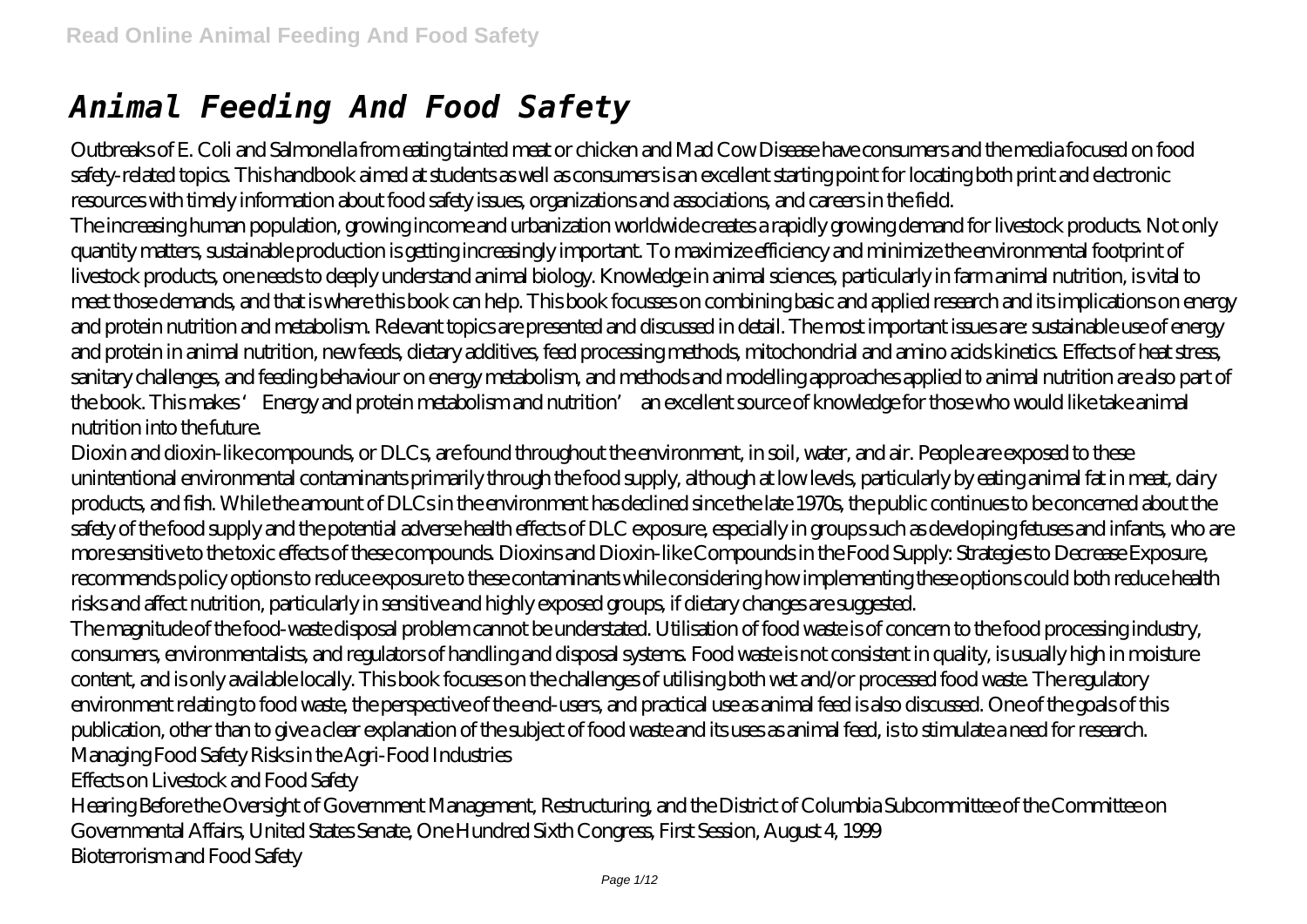# Aflatoxin and Food Safety Food and Feed Safety Systems and Analysis

The role of animal feed in the production of safe food is recognised worldwide, and several events have underlined its impact on public health, feed and food trade, and food security. The Expert Meeting was convened to review current knowledge on animal feed and its impact on food safety, and provide orientation and advice on this matter to international organisations. This is the report of the meeting, with the experts' conclusions and recommendations.

This technical summary prepared by FAO and the World Health Organization (WHO) reports on the two international food safety conferences held in Addis Ababa and Geneva in February and April 2019. It recalls the key actions and strategies presented to address current and future challenges to food safety globally and the steps required to strengthen commitment at the highest political level to scale up food safety in the 2030 Agenda for Sustainable Development. At a pivotal moment focussing international attention on actions needed to bolster food safety, this publication recalls the priorities discussed so that food safety strategies and approaches can be aligned across sectors and borders, reinforcing efforts to reach the Sustainable Development Goals and supporting the UN Decade of Action on Nutrition.

This manual provides comprehensive information and practical guidelines to assist farmers, producers and all stakeholders along the feed value chain to comply with the requirements of the Codex Alimentarius Code of Practice on Good Animal Feeding. The application of the Code is an important step for the expansion of international trade of feed and products of animal origin. Both feed/food exporting and importing countries can benefit from a greater and safer trade of feed and products of animal origins. This manual is intended to guide managers of feedmills, the feed industry as a whole and on-farm feed mixers and producers. It will also be of value to national competent authorities, in particular those engaged in feed inspection, in their supervisory roles. It can also serve as a training manual and a guide to setting up national feed associations.

Carryover of veterinary drugs in feed can occur during feed processing, handling, transportation, delivery or in feeding animals on-farm. The risk of unavoidable and unintentional veterinary drug residues from feed carryover and/or transfer from feed to food of animal origin is unacceptable when it causes adverse health effects in target and/or non-target animals and/or humans consuming food originating from these animals. If carryover is not properly managed, contaminated feed can directly harm species that are sensitive to the unintended veterinary drug they consume, and /or can result in residues in food of animal origin such as meat, milk and eggs that render them unsafe for human consumption. Even if residues are not a safety hazard, they can pose regulatory and global trade issue as countries/markets may enforce a "zero" tolerance for residues when appropriate maximum residue limits have not been established. Upon request of the Codex Committee on Residues of Veterinary Drugs in Foods (CCRVDF), FAO and WHO convened an Expert Meeting to review the causes of veterinary drug carryover in animal feed and the transfer from feed to food, as well as the known risks to human health and international trade, and suggest appropriate risk management strategies. This report shows the results of the expert discussions, conclusions and recommendations.

Food safety assurance in the pre-harvest phase

Hearings Before the Subcommittee on Agricultural Research and General Legislation of the Committee on Agriculture, Nutrition, and Forestry, United States Senate, Ninety-fifth Congress, First Session ...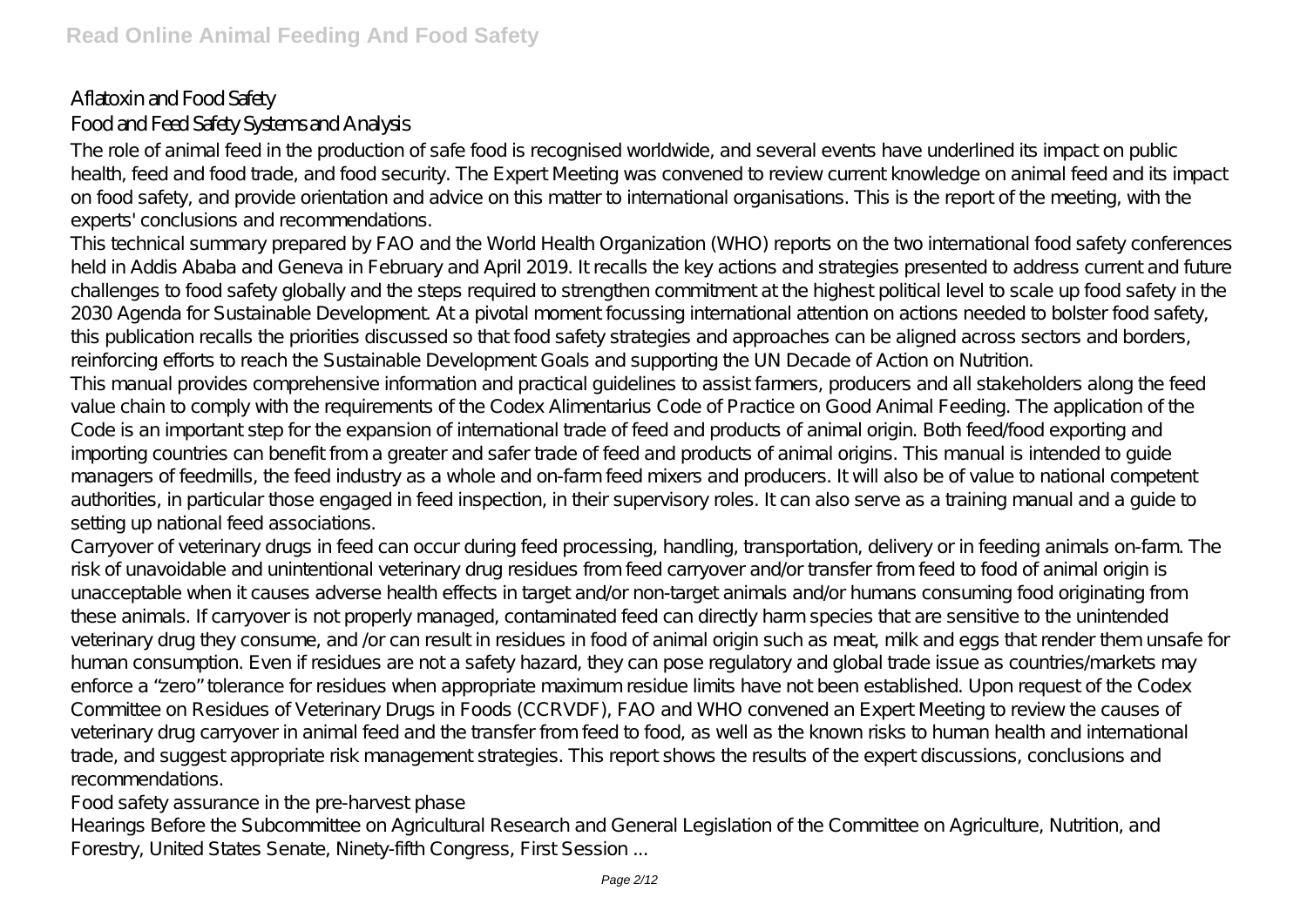Food Safety Management Food Safety and Quality Food Waste to Animal Feed The Use of Drugs in Food Animals

*Animal Feeding and Food SafetyReport of an FAO Expert Consultation, Rome, 10-14 March 1997Food & Agriculture Org. Animal nutrition is a fast changing field of expertise. Newly developed scientific knowledge is quickly adapted to better understand the integral balance between different organs and the digestive system. Society demands that the feed industry responds to consumer issues such as food safety, sustainability of animal production, animal health and welfare, carbon foot printing etc. via altering feeding programs. The practising nutritionist needs to implement this vast knowledge into practical feed formulations in a cost effective way in order to produce feeds and animal products efficiently. This book addresses current topics of interest to researchers and nutritionists in animal research, the feed and allied industry. This includes: immunomodulation, gut barrier functions in gut health, oxidative stress in weaned piglets, glutamine as an functional amino acid, energy evaluation of feedstuffs for layers, reduction of the risk of Salmonella infections, glucogenic nutrients as a predictor of milk production, reduction of methanogenesis in ruminants, glucose metabolism and insulin resistance in sows and much more. This reference book will be of vital interest to all involved in animal nutrition and the animal production industry.*

*The use of drugs in food animal production has resulted in benefits throughout the food industry; however, their use has also raised public health safety concerns. The Use of Drugs in Food Animals provides an overview of why and how drugs are used in the major food-producing animal industries--poultry, dairy, beef, swine, and aquaculture. The volume discusses the prevalence of human pathogens in foods of animal origin. It also addresses the transfer of resistance in animal microbes to human pathogens and the resulting risk of human disease. The committee offers analysis and insight into these areas Monitoring of drug residues. The book provides a brief overview of how the FDA and USDA monitor drug residues in foods of animal origin and describes quality assurance programs initiated by the poultry, dairy, beef, and swine industries. Antibiotic resistance. The committee reports what is known about this controversial problem and its potential effect on human health. The volume also looks at how drug use may be minimized with new approaches in genetics, nutrition, and animal management. November*

*Written by specialists in the fields of food bioterrorism and industry preparedness, Bioterrorism and Food Safety focuses on developing rational and implementable food security strategies and plans. It integrates food safety issues, technological developments in traceability, and legal analysis of current and pending regulations with good bu Good Practices for the Feed Industry Animal Biotechnology*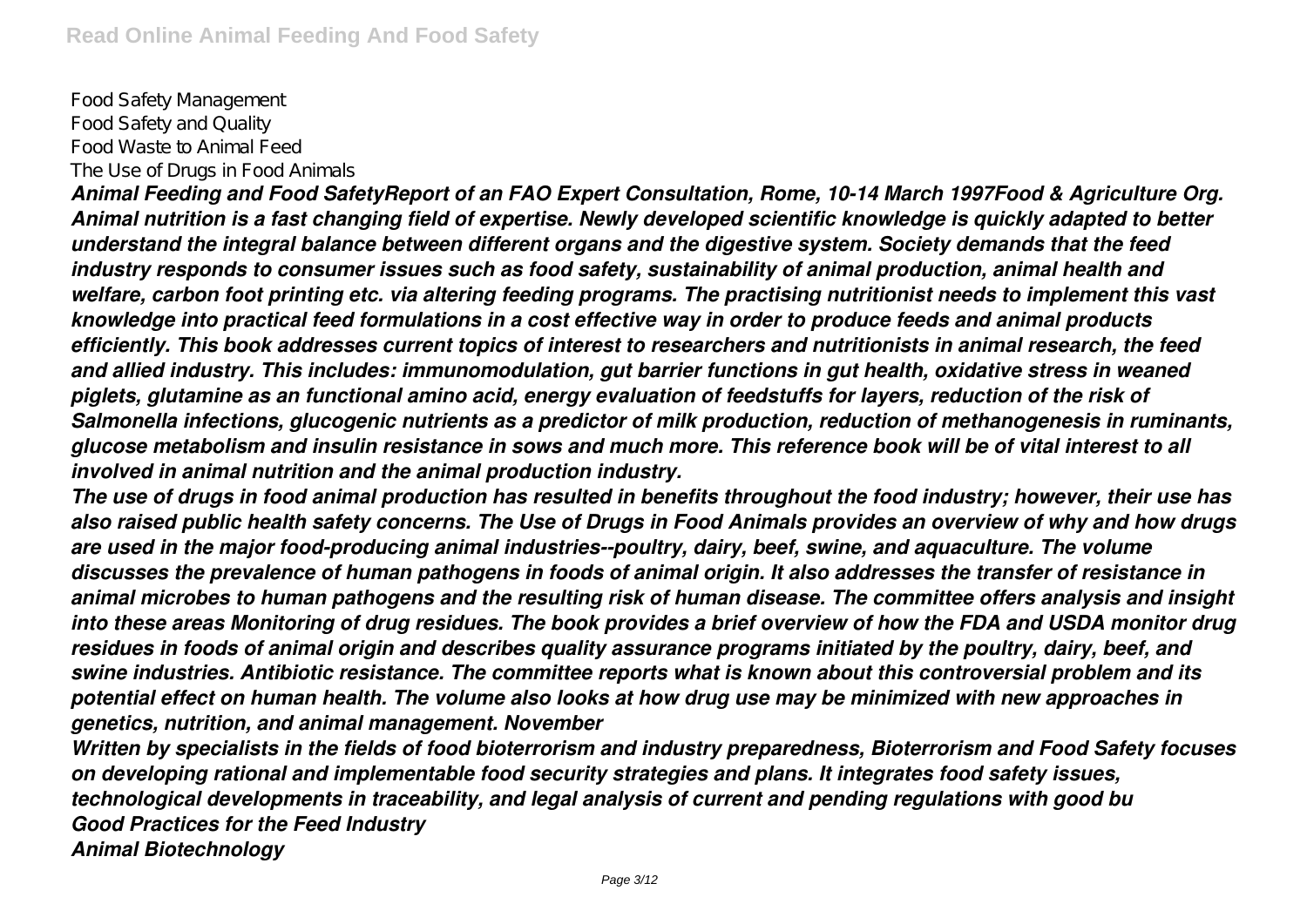### *Animal Nutrition with Transgenic Plants*

*Report of the Joint FAO/WHO expert meeting, 12–15 May 2015, FAO headquarters, Rome, Italy*

*Microbial Food Safety in Animal Agriculture*

*Report of the Joint FAO/WHO expert meeting – 8–10 January 2019, FAO Headquarters, Rome, Italy*

**Aflatoxins are responsible for damaging up to 25% of the world's food crops, resulting in large economic losses in developed countries and human and animal disease in under-developed ones. In addition to aflatoxins, the presence of other mycotoxins, particularly fumonisins, brings additional concerns about the safety of food and field supplies. The**

**While insect consumption by humans or entomophagy has been traditionally practiced in various countries over generations and represents a common dietary component of various animal species (birds, fish, mammals), farming of insects for human food and animal feed is relatively recent. Production of this 'mini-livestock' brings with it several potential benefits and challenges. The objective of this document is to provide the reader with an overview of the various food safety issues that could be associated with edible insects. The intended audiences of this publication are food safety professionals, policymakers, researchers, insect producers as well as consumers. The regulatory frameworks that govern production, trade and consumption of insects in various regions are discussed. The document ends with elucidating some other major challenges, such as consumer acceptance and scaling up production, that the edible insect industry would need to overcome to have a more global reach.**

**This volume is an inspiring and breakthrough piece of academic scholarship and the first of its kind featuring a comprehensive reader-friendly approach to teach the intricacies of the various aspects of international farm animal, wildlife conservation, food safety and environmental protection law. The selected focus areas are grouped in sections, such as agrobiodiversity, fishing and aquaculture, pollinators and pesticides, soil management, industrial animal production and transportation, and international food trade. Farm animal welfare, environmental protection, biodiversity conservation, and food safety are the core of the selected chapters. Every chapter provides real-world examples to make the complex field easy to understand. With its systematic approach, this book is devoted to anyone interested in the subject, becomes a valuable resource for professionals working in food regulation, and provides a solid foundation for courses and master's programs in animal law, environmental policy, food and agriculture law, and regulation of these subjects around the world. Through its emphasis on sustainable food production, this work offers a cutting-edge selection of evolving topics at the heart of the pertinent discourse. As one of its highlights, this books also provides "Tools for Change," a unique compilation and analysis of laws from the major farm animal product trading nations. With these tools,**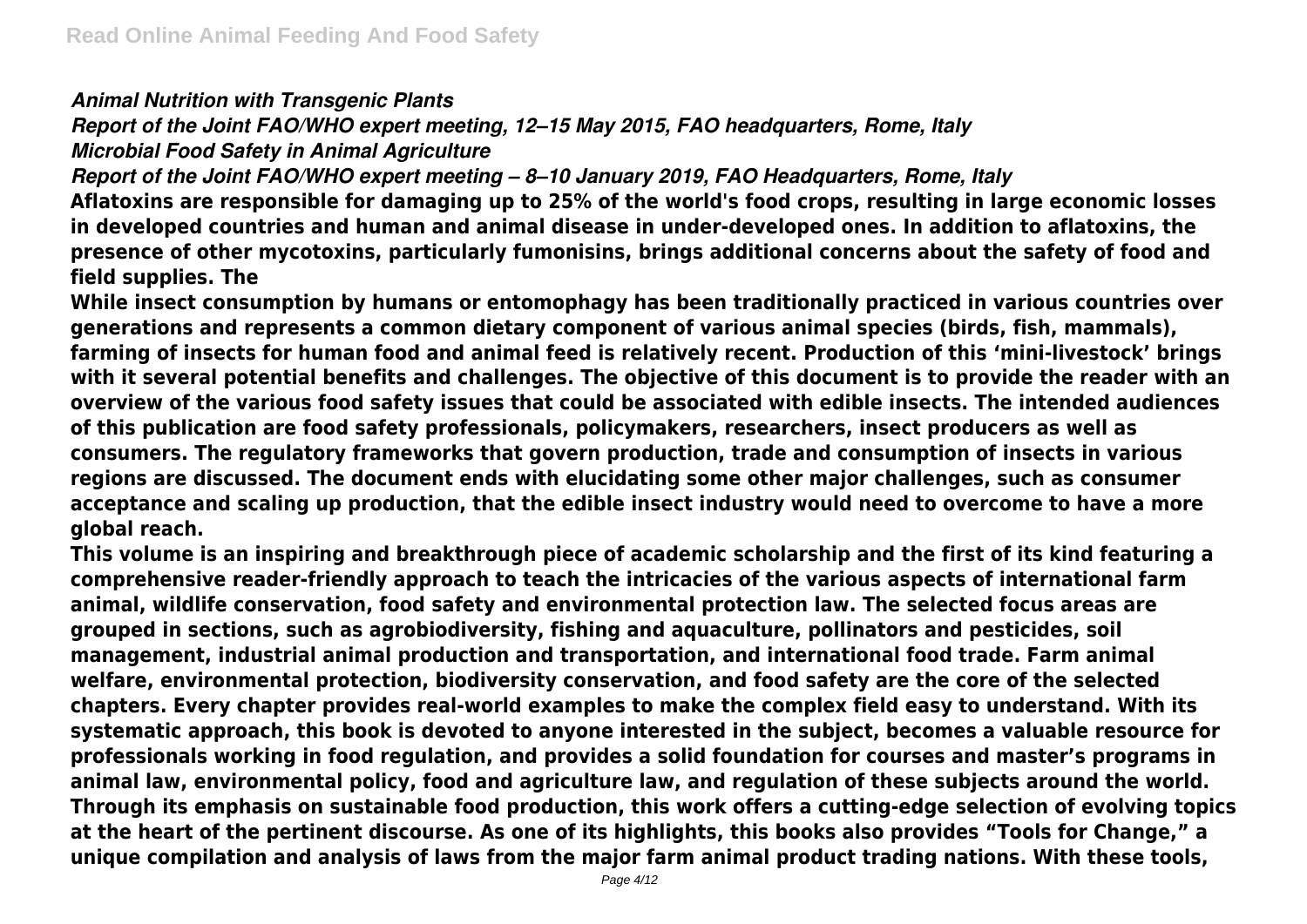**practitioners, advocates, policy makers and other state-holders are equipped with information to start work toward improving farm animal welfare, wildlife conservation, and food safety through the use of law and policy. Pearson AG is Going Green Issues of sustainability and preserving our natural resources, consistently rank among the most important concerns to our customers. To help do our part, Pearson AG is implementing the following eco-friendly initiatives to our publishing program. This book, as well as all future Pearson AG titles will be printed using paper fiber from managed forests certified by the Sustainable Forestry Initiative (SFI). Integrating the use of vegetable based ink products that contain a minimum of 45% of renewable resource content and no more than 5% by weight of petroleum distillates. Offering alternative versions to traditional printed textbooks such as our "Student Value Editions" as well as e-book versions of the text in the "CourseSmart "platform. Electronic versions of supplemental material such as PowerPoint Presentations, Test Banks, and Instructors manuals can be found by registering with our Instructor Resource Center on the web at www.pearsoned.com. For more information regarding the Sustainable Forestry Initiative please visit www. sfiprogram.org. About this book: "Livestock Feeds and Feeding" is a valuable resource that concentrates on the practical application of nutrition for the production of effective, high-producing commercial livestock. Designed as a resource book, it presents early coverage of nutrition and digestive physiology, a complete section on livestock feeds, and chapters devoted to the management and feeding practices of a variety of domestic animals. Offering an accessible approach, the book helps readers understand the effects that feeding and management of livestock have on livestock production systems, food safety, and the environment. Handbook of Organic Food Safety and Quality Report 10-14 March 1977**

**Looking at edible insects from a food safety perspective**

#### **Benefits and Risks**

#### **State of Knowledge**

#### **Hazards associated with animal feed**

The report outlines the potential hazards associated with animal feeds, such as mycotoxins, infectious agents, and drug and chemical residues, and examines methods of controlling each of these feedborne hazards. Supporting annexes are provided and include a draft code of practice for good animal feeding, infections and intoxications of farm livestock associated with feed and forage, and control of health factors in the production of animal feeds: an overview.

Food products, Food technology, Animal feed, Microbiological analysis, Microorganisms, Laboratories, Laboratory testing, Laboratory equipment, Test equipment, Laboratory techniques, Occupational safety, Hygiene, Personal hygiene, Sterilization (hygiene), Decontamination, Culture techniques, Count methods (microbiology), Test specimens, Statistical methods of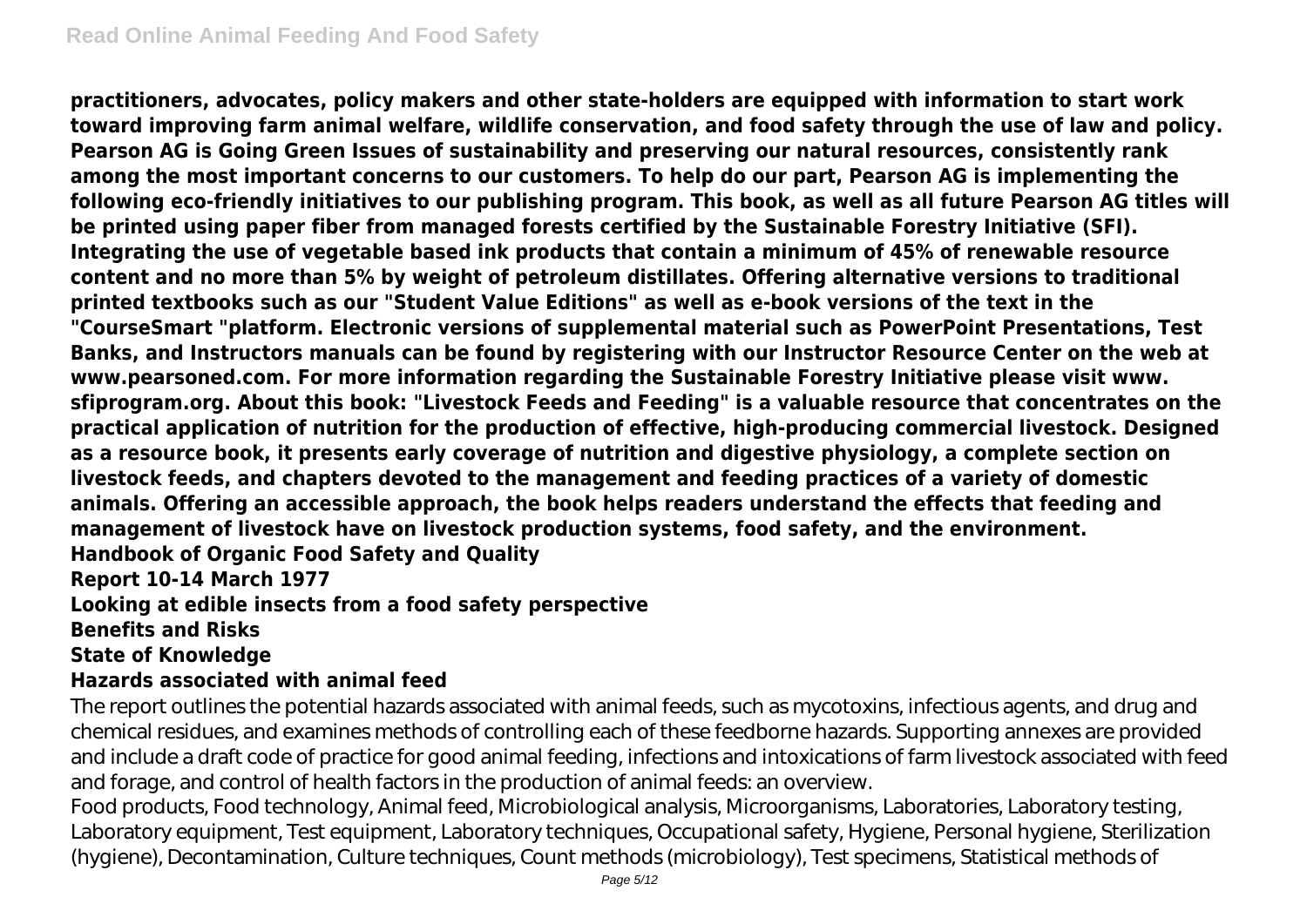analysis, Mathematical calculations, Confidence limits

The Codex Committees on Meat Hygiene, Processed Meat and Poultry Products, Residues of Veterinary Drugs in Foods and Food Additives and Contaminants and the ad hoc Task Force on Animal Feeding have developed texts on meat hygiene, animal feeding and antimicrobial resistance. Includes the Code of Hygienic Practice for Meat; the Code of Practice on Good Animal Feeding; a Glossary of Terms and Definitions (Veterinary Drugs Residues in Foods), and more. This first edition includes all texts adopted by the Codex Alimentarius Commission up to 2007.

A considerable number of pre-harvest factors jeopardise the safety of foods of animal origin. These include factors related to the food animal environment (industrial activity in the immediate production surroundings leading to microbiological or chemical contamination), epidemiological factors resulting from intrinsic characteristics of classical and emerging microorganisms, an increasing degree of chemical pollution, husbandry / harvesting practices (particularly associated with animal feed), and veterinary activities introducing antibiotic resistancy of foodborne pathogens. All of these areas are addressed in this publication by scientists of worldwide repute and affiliated with both Academia and Industry. The involvement of Public Health strategians representing two most powerful tradeblocks (EU and USA) will be extremely important for the scientific community involved in Food Safety Assurance research, as the policies currently set out will inherently have severe impact on associated research strategies in the next decade.

Carryover in feed and transfer from feed to food of unavoidable and unintended residues of approved veterinary drugs Welfare of production animals: assessment and management of risks

Global Beef Trade: Effects of Animal Health, Sanitary, Food Safety, and Other Measures on U.S. Beef Exports, Inv. 332-488 The future of food safety

Perspectives on Food-Safety Issues of Animal-Derived Foods

Dynamics in animal nutrition

Food and Feed Safety Systems and Analysis discusses the integration of food safety with recent research developments in food borne pathogens. The book covers food systems, food borne ecology, how to conduct research on food safety and food borne pathogens, and developing educational materials to train incoming professionals in the field. Topics include data analysis and cyber security for food safety systems, control of food borne pathogens and supply chain logistics. The book uniquely covers current food safety perspectives on integrating food systems concepts into pet food manufacturing, as well as data analyses aspects of food systems. Explores cutting edge research about emerging issues associated with food safety Includes new research on understanding foodborne Salmonella, Listeria and E. coli Presents foodborne pathogens and whole genome sequencing applications Provides concepts and issues related to pet and animal feed safety This book, the fifth in the series 'Food Safety Assurance and Veterinary Public Health', has been conceived by a total of 33 internationally recognised experts from 11 different countries in Europe and from the USA, Canada and Australia, with backgrounds ranging from veterinary medicine, animal science, biology and microbiology to psychology, philosophy and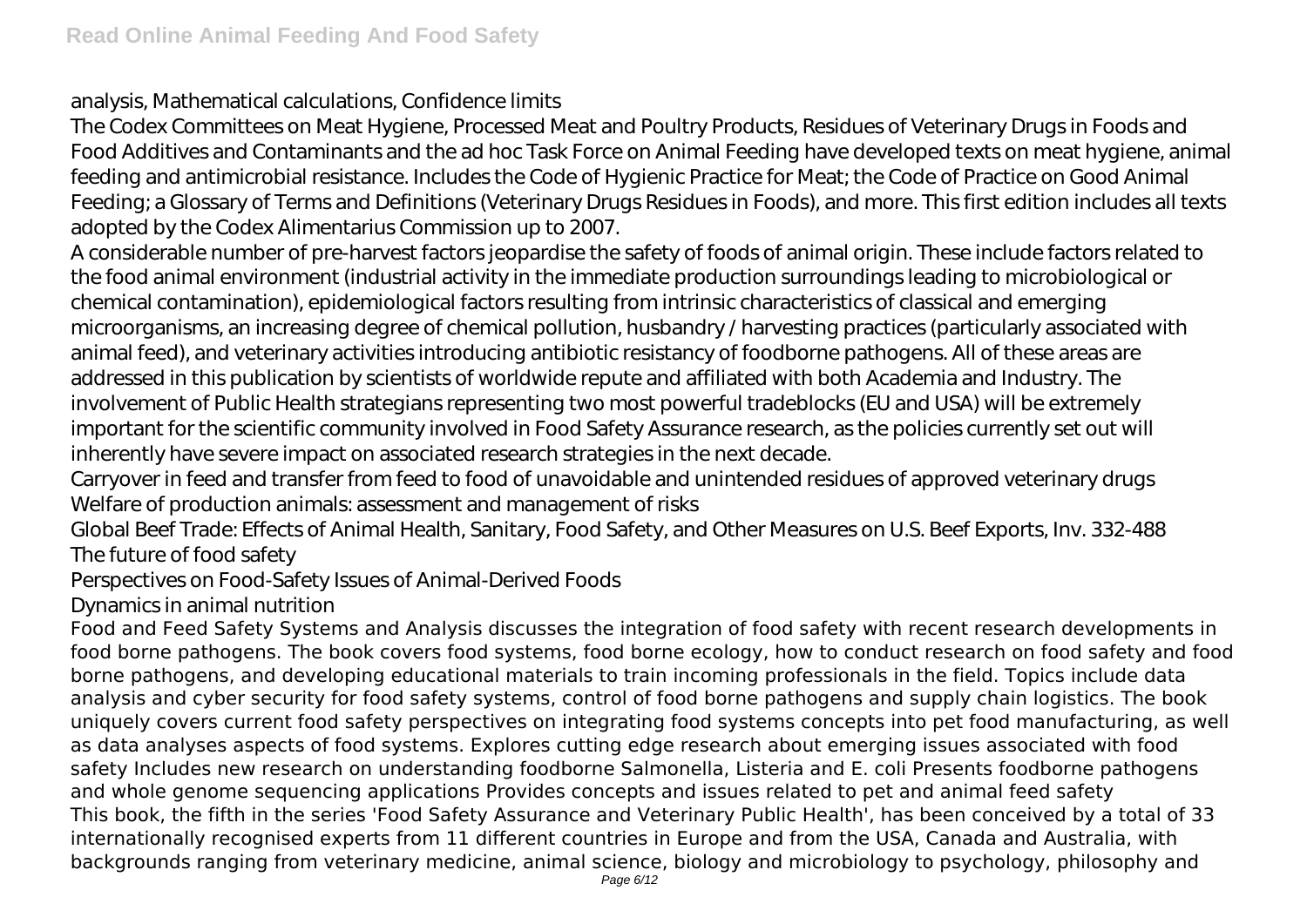ethics. It provides an up-to-date overview of the science of animal welfare and its assessment, of options for the assessment and management of risks for the welfare of production animals, and of the ramifications these may have for the safety of foods of animal origin. This volume is targeted at veterinary practitioners, official veterinarians in a control function, animal and food scientists, welfare scientists, students in animal welfare, auditing and inspection officials and risk managers at all levels of animal production. Other publications in the Food Safety Assurance and Veterinary Public Health series are: \* Volume 1. Food safety assurance in the pre-harvest phase \* Volume 2. Safety assurance during food processing \* Volume 3. Risk management strategies: monitoring and surveillance \* Volume 4. Towards a risk-based chain control

Increasing public demand for adequate and safe food supply has led to extensive development in the field of plant-animal production, food processing, quality and safety procedures, food analysis and control and regulations. However, safety of food can only be guaranteed by the integration of control systems in the complete food chain "from stable to table".This book covers the total agri-food chain. The first section includes a chapter giving a clear overview of the food production chain, followed by chapters about distinct safety risk factors (biological, chemical, physical and others) occuring in the agrifood chain. The third section deals with various systems to handle these risk factors. It includes a chapter on the various quality assurance systems, a detailed chapter on HACCP, as well as on risk management, modelling of safety, and tracking and tracing. The last section includes chapters on the different stakeholders (consumer, legislation, ethics) that are concerned with food safety.The book is aimed at supporting educational programmes on safety in agri-food chains in higher education and at the academic level. It can also be used as a handbook in food industry and agri-business. As recent stories in the news have shown, maintaining the integrity of the food supply is of critical importance to the consumer. Thousands of Americans die each year from food-borne illnesses, and millions more get sick. Tremendous strides have been made to reduce the incidence of food-borne diseases originating from animal-derived foods, but food safety and food-borne pathogens continue to remain problematic throughout the world. Food-safety scientists from around the nation continue to conduct groundbreaking research not only to understand causative factors in food-borne pathogen prevalence but to develop novel intervention strategies for limiting contamination in all phases of food animal production. The twentyfour essays in this book highlight research efforts of researchers from the tristate Food Safety Consortium established in 1988 by Congress as a research alliance of food-safety scientists at the University of Arkansas, Iowa State University, and Kansas State University. Members of the consortium conduct research through an annual grant approved by Congress and administered by the U.S. Department of Agriculture. Its mission is to conduct extensive investigation into all areas of poultry, beef, and pork meat production, from the farm to the consumer's table. In addition to the consortium researchers, collaborative university researchers, government officials, and industry personnel provide timely reviews of their latest findings with regard to five significant subject areas: preharvest food-borne pathogen ecology and intervention strategies, postharvest food-borne pathogen ecology, rapid methods and detection strategies for food-borne pathogens, antibiotics and antimicrobials in food safety, and emerging issues in food safety. Progress in these research areas provides opportunities to further enhance protection of animal-derived foods from farm to fork.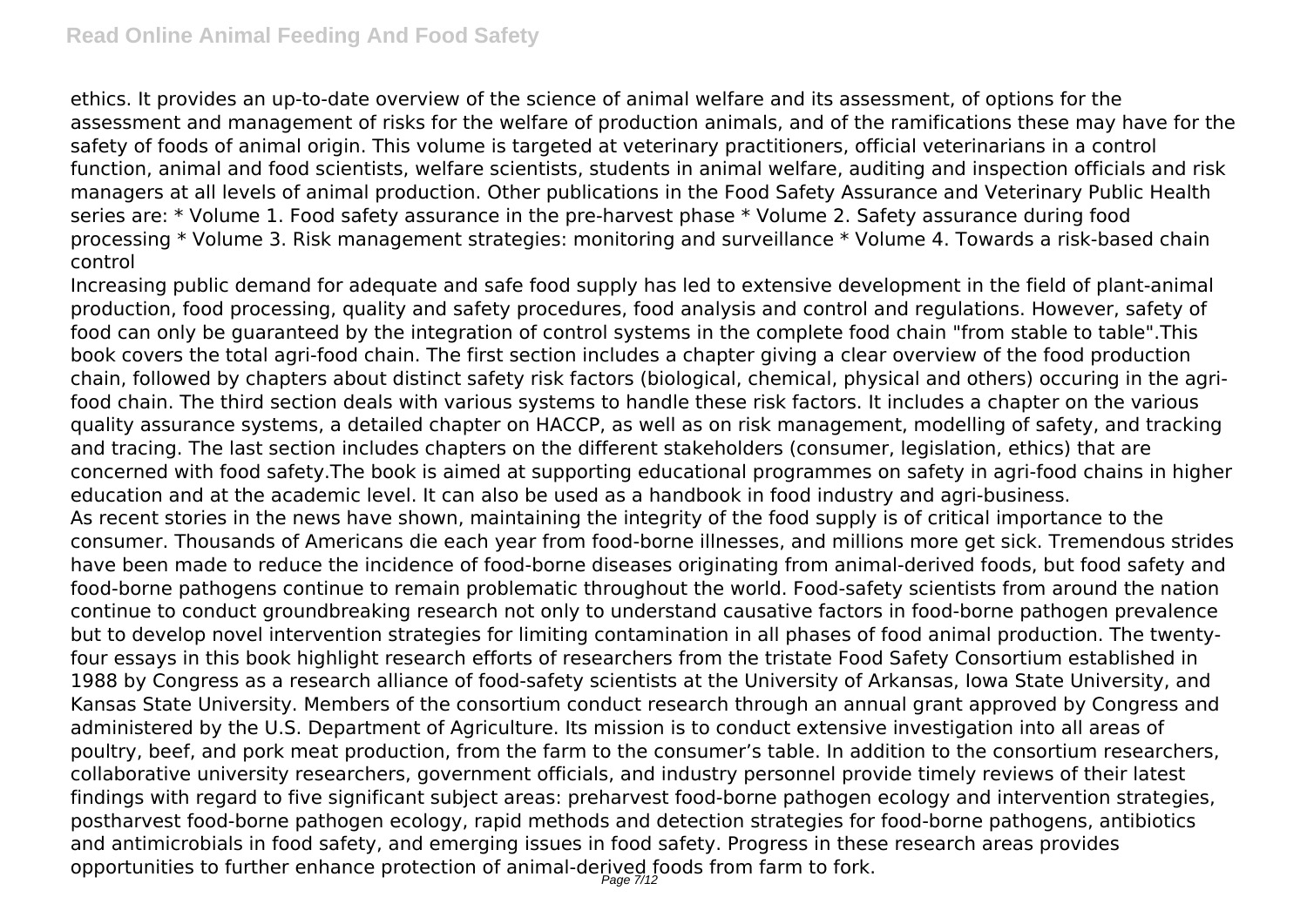#### Animal Feeding and Food Safety

Transforming knowledge into action for people, economies and the environment Microbiology of Food and Animal Feeding Stuffs. General Requirements and Guidance for Microbiological Examinations Energy and protein metabolism and nutrition

### A Practical Guide for the Food Industry

**The production of animal feed increasingly relies on the global acquisition of feed material, increasing the risk of chemical and microbiological contaminants being transferred into food-producing animals. Animal feed contamination provides a comprehensive overview of recent research into animal feed contaminants and their negative effects on both animal and human health. Part one focuses on the contamination of feeds and fodder by microorganisms and animal by-products. Analysis of contamination by persistent organic pollutants and toxic metals follows in part two, before the problem of natural toxins is considered in part three. Veterinary medicinal products as contaminants are explored in part four, along with a discussion of the use of antimicrobials in animal feed. Part five goes on to highlight the risk from emerging technologies. Finally, part six explores feed safety and quality management by considering the safe supply and management of animal feed, the process of sampling for contaminant analysis, and the GMP+ feed safety assurance scheme. With its distinguished editor and international team of expert contributors, Animal feed contamination is an indispensable reference work for all those responsible for food safety control in the food and feed industries, as well as a key source for researchers in this area. Provides a comprehensive review of research into animal feed contaminants and their negative effects on both animal and human health Examines the contamination of feeds and fodder by microorganisms and animal by-products Analyses contamination by persistant organic pollutants, toxic metals and natural toxins**

**Due to increasing consumer demand for safe, high quality, ethical foods, the production and consumption of organic food and produce has increased rapidly over the past two decades. In recent years the safety and quality of organic foods has been questioned. If consumer confidence and demand in the industry is to remain high, the safety, quality and health benefits of organic foods must be assured. With its distinguished editor and team of top international contributors, Handbook of organic food safety and quality provides a comprehensive review of the latest research in the area. Part one provides an introduction to basic quality and safety with chapters on factors affecting the nutritional quality of foods, quality assurance and consumer expectations. Part two discusses the primary quality and safety issues related to the production of organic livestock foods including the effects of feeding regimes and husbandry on dairy products, poultry and pork. Further chapters discuss methods to control and reduce infections and parasites in livestock. Part three covers the main quality and safety issues concerning the production of organic crop foods, such as agronomic methods used in crop production and their effects on nutritional and sensory quality, as well as their potential health impacts. The final part of the book focuses on assuring quality and safety throughout the food chain. Chapters focus on post-harvest strategies to reduce contamination of food and produce, and ethical issues such as fair trade products. The final chapters conclude by reviewing quality assurance strategies relating to specific organic food sectors. The Handbook of organic food quality and safety is a standard reference for professionals and producers within the industry concerned with improving and assuring the quality and safety of organic foods. Improve the safety, quality and health benefits of organic foods Discusses the latest research findings in this area Focuses on assuring quality and safety throughout the food chain Nutrients in livestock wastes. Feeding animal wastes. Health hazards and safety considerations. Commercial recycling processes. Conversion of manure into biomass by fermentation. Photosynthetic reclamation of nutrients from animal wastes. Circularly integrated farms utilizing animal** Page 8/12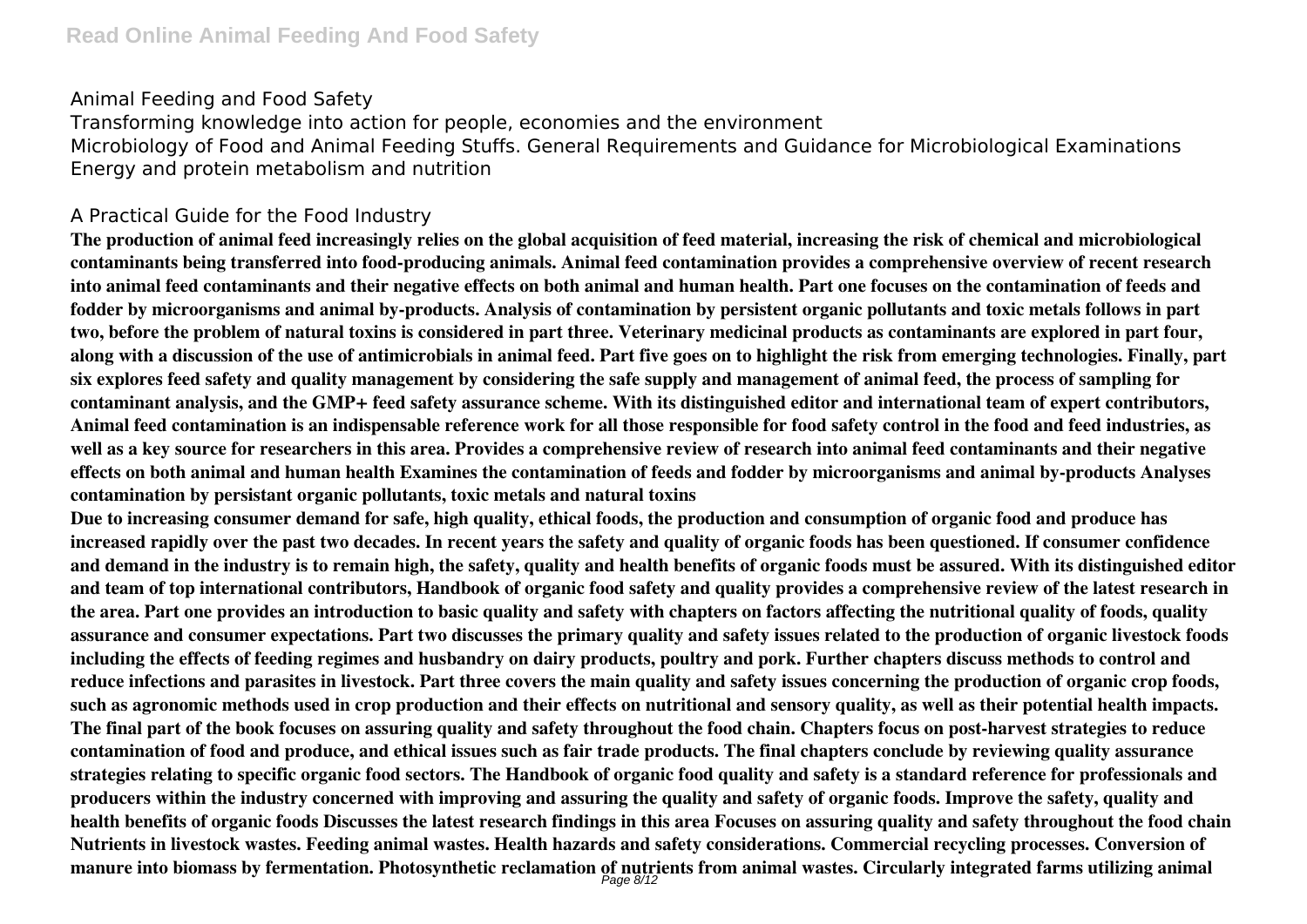#### **wastes.**

**Transgenic plants are cultivated on a large scale worldwide, and most of the harvested products are fed to domestic animals. By gathering together more than 150 feeding studies with food-producing animals, and covering both first and second generation transgenic plants, this book provides the first central resource of this information for researchers, students, policy makers and all those who are interested in future developments in the field.**

**Animal Food Production**

**Food Safety and Quality: Use of antibiotics in animal feed**

**Feed from Animal Wastes**

**Livestock Feeds and Feeding**

**Food Safety Control in the Poultry Industry**

**Science-Based Concerns**

**Genetic-based animal biotechnology has produced new food and pharmaceutical products and promises many more advances to benefit humankind. These exciting prospects are accompanied by considerable unease, however, about matters such as safety and ethics. This book identifies science-based and policy-related concerns about animal biotechnologyâ€"key issues that must be resolved before the new breakthroughs can reach their potential. The book includes a short history of the field and provides understandable definitions of terms like cloning. Looking at technologies on the near horizon, the authors discuss what we know and what we fear about their effectsâ€"the inadvertent release of dangerous microorganisms, the safety of products derived from biotechnology, the impact of genetically engineered animals on their environment. In addition to these concerns, the book explores animal welfare concerns, and our societal and institutional capacity to manage and regulate the technology and its products. This accessible volume will be important to everyone interested in the implications of the use of animal biotechnology.**

**Feed safety is a prerequisite for the safety of food of animal origin. Although the approach for the risk management of feed is very similar to food, the feed sector is specific in the sense that it involves a large range of operators and feed ingredients, addresses not only human health aspects due to consumption of animal products but also animal health, animal welfare and also sometimes livestock performance and concerns**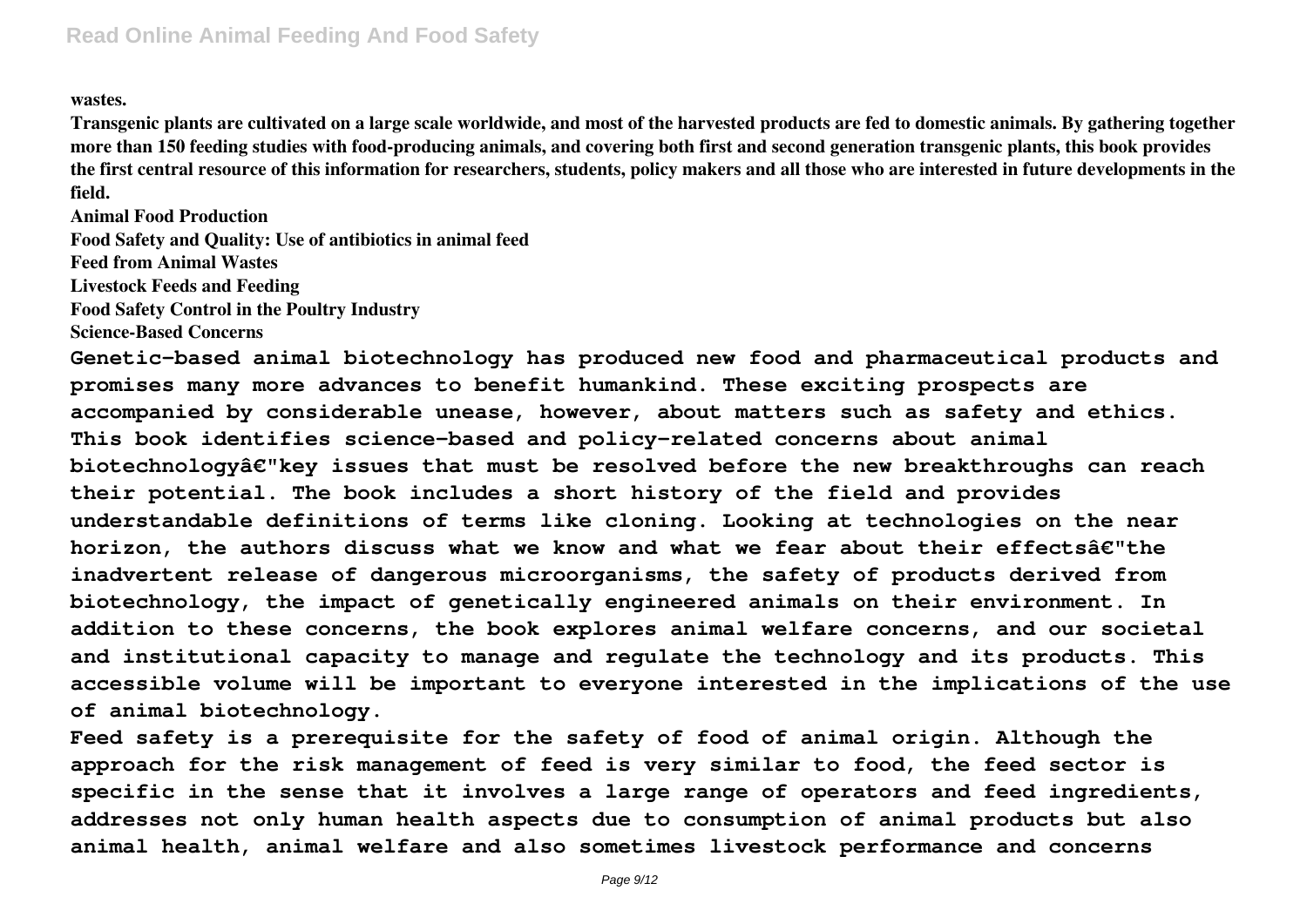#### **Read Online Animal Feeding And Food Safety**

**several animal species with different sensitivity to contaminants. Hazards occurring in feed are either biological (pathogenic microorganisms, prions, etc.), chemical (radionucleides, mycotoxins, heavy metals, dioxins/PCBs, pesticides, etc.) or physical (stone, steal, glass, etc.). Ten years ago Codex developed a Codex Code of Good Practices for Animal Feeding and is working on guidance for prioritizing hazards and for feed safety risk assessment. This is completed in practice by operators by Prerequisite Programs and HACCP-based Feed Safety Assurance Schemes often subject to third party certification.**

**The need for feed for terrestrial and aquatic animals continues to rise with the increasing demand for foods of animal origin; however, the challenge is not only to meet the growing need for feed but also to ensure its safety and thus contributing to the safety of the entire food chain. Feed safety incorporates the impact on human as well as animal health and welfare, which, in turn, can affect productivity. Hazards in feed may be inherent to feed ingredients as well as introduced during feed production, processing, handling, storage, transportation, and use. Hazards in feed may also result from accidental or deliberate human intervention. The expert meeting reviewed and discussed potential hazards in feed of chemical, biological and physical origin. It addressed hazards, as well as their occurrence in feed are described, and transfer from feed to food, relevance for food safety, impact on animal health, and emerging issues and trends. In addition, specific consideration was given to feed and products of feed production technologies of increasing relevance, for instance insects, former food and food processing by-products, biofuels (bioethanol and biodiesel) by-products, aquatic plants and marine resources.**

**Food Safety Management: A Practical Guide for the Food Industry with an Honorable Mention for Single Volume Reference/Science in the 2015 PROSE Awards from the Association of American Publishers is the first book to present an integrated, practical approach to the management of food safety throughout the production chain. While many books address specific aspects of food safety, no other book guides you through the various risks associated with each sector of the production process or alerts you to the measures**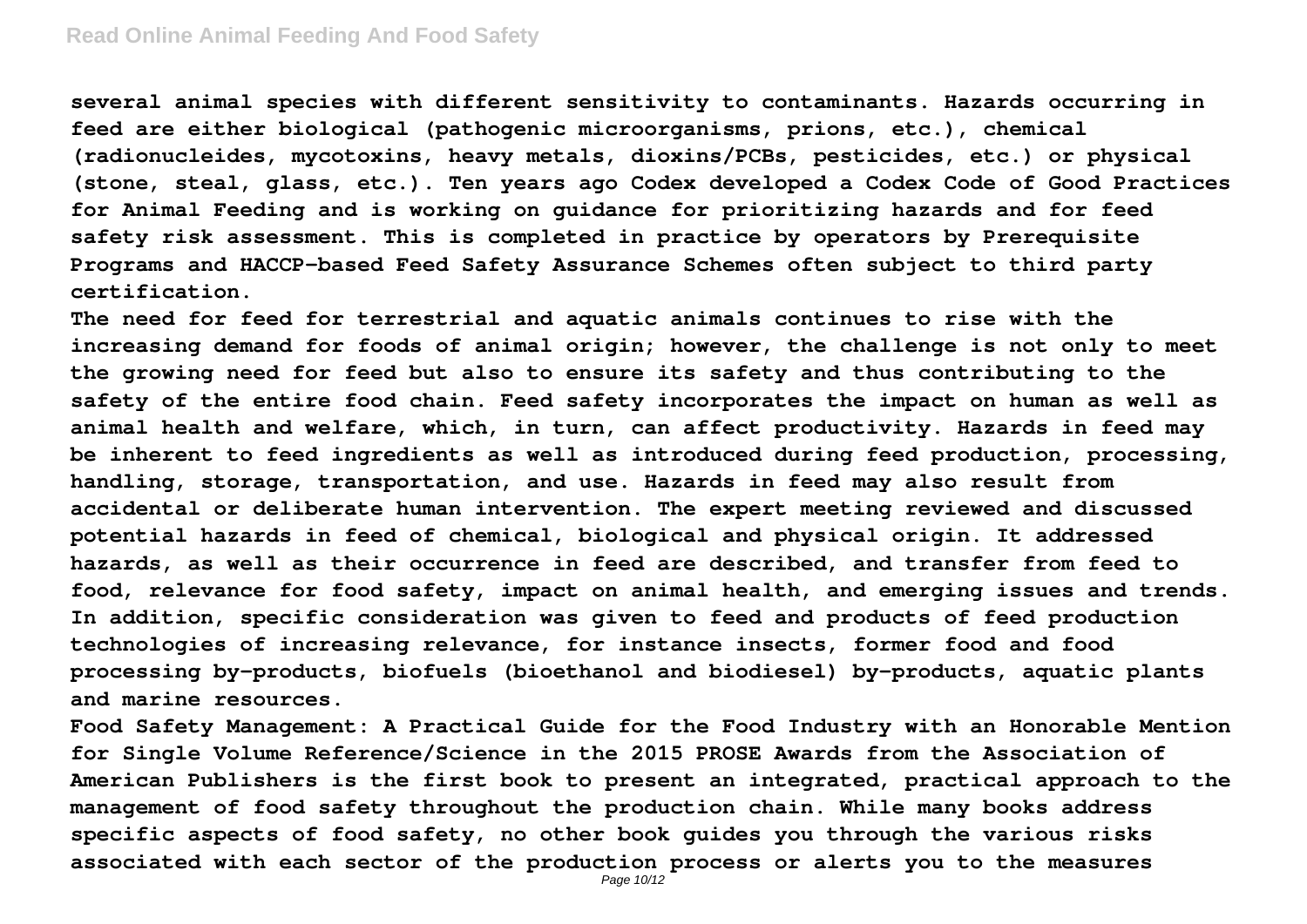**needed to mitigate those risks. Using practical examples of incidents and their root causes, this book highlights pitfalls in food safety management and provides key insight into the means of avoiding them. Each section addresses its subject in terms of relevance and application to food safety and, where applicable, spoilage. It covers all types of risks (e.g., microbial, chemical, physical) associated with each step of the food chain. The book is a reference for food safety managers in different sectors, from primary producers to processing, transport, retail and distribution, as well as the food services sector. Honorable Mention for Single Volume Reference/Science in the 2015 PROSE Awards from the Association of American Publishers Addresses risks and controls (specific technologies) at various stages of the food supply chain based on food type, including an example of a generic HACCP study Provides practical guidance on the implementation of elements of the food safety assurance system Explains the role of different stakeholders of the food supply**

**The Food Safety Information Handbook**

**Strategies to Decrease Exposure**

**Animal Feed Impact on Food Safety**

**Implementing the Codex Alimentarius Code of Practice on Good Animal Feeding Current Topics**

#### **Report of an FAO Expert Consultation, Rome, 10-14 March 1997**

The safety of poultry meat and eggs continues to be a major concern for consumers. As a result, there has been a wealth of research on identifying and controlling hazards at all stages in the supply chain. Food safety control in the poultry industry summarises this research and its implications for all those involved in supplying and marketing poultry products. The book begins by analysing the main hazards affecting poultry meat and eggs, both biological and chemical. It then discusses methods for controlling these hazards at different stages, from the farm through slaughter and carcass processing operations to consumer handling of poultry products. Further chapters review established and emerging techniques for decontaminating eggs or processed carcasses, from physical methods to the use of bacteriophage and bacteriocins. With its distinguished editor and international team of contributors, Food safety control in the poultry industry is a standard reference for both academics and food companies. Reviews recent research on identifying and controlling hazards at all stages in the supply chain Edited by a leading expert in this hot area with contributions from a worldwide team of experts Identify how to meet and excede consumers high expectations in